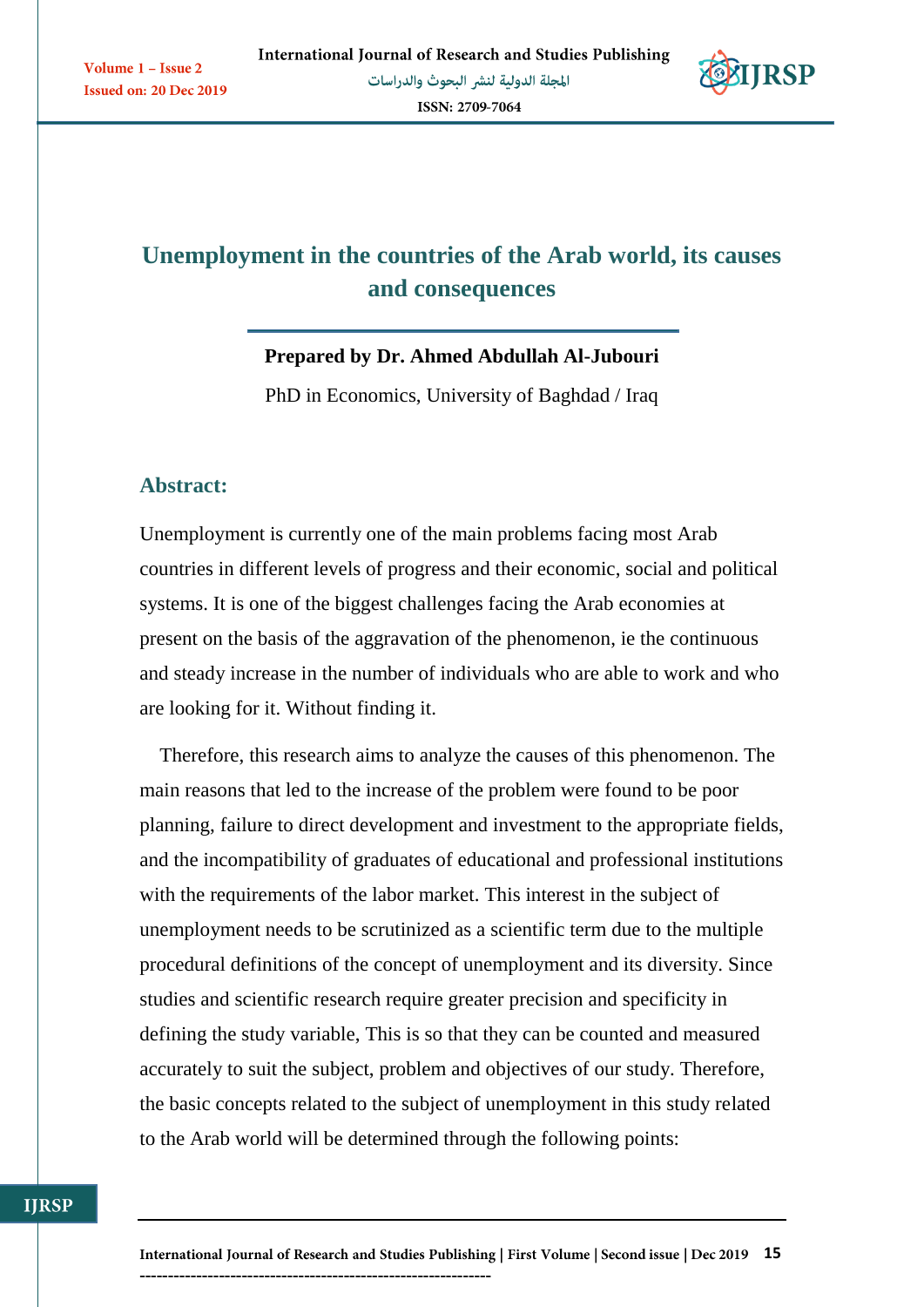

Volume 1 - Issue 2

- Definition of unemployment and types
- The causes of unemployment in the Arab world.
- Decrease in employment rates in the Arab world and their implications.

A strategy to solve the problem of unemployment

**Keywords:** Unemployment, causes, effects, solutions, Arab countries, youth, economy.

# **1. Introduction**:

Unemployment is considered one of the most important economic and social issues for any country, and one of the most dangerous. The greater the number of unemployed, the greater the national economic losses of any country, and the greater the importance of this phenomenon in developing countries. The main reason for this is the increase in pressures on the productive and service sectors in them, in addition to the fact that unemployment has severe negative effects on the social and economic levels. The spread of unemployment means great harms and grave corruption, as if the individual does not find a job to enrich, he turns to what harms himself and harms others in his community, in addition to the assassination of unemployment for the dreams of young people and closes their future prospects.

 This ancient and modern interest in the issue of unemployment was not without some ambiguity surrounding this concept as a scientific term due to the multiplicity and diversity of procedural definitions of the concept of unemployment. And since scientific studies and research require greater accuracy and specificity in defining the study variable or variables, so that they can be counted and measured accurately in proportion to the topic, problem and objectives of our study. Therefore, the basic concepts related to the issue of unemployment in this study related to the Arab world.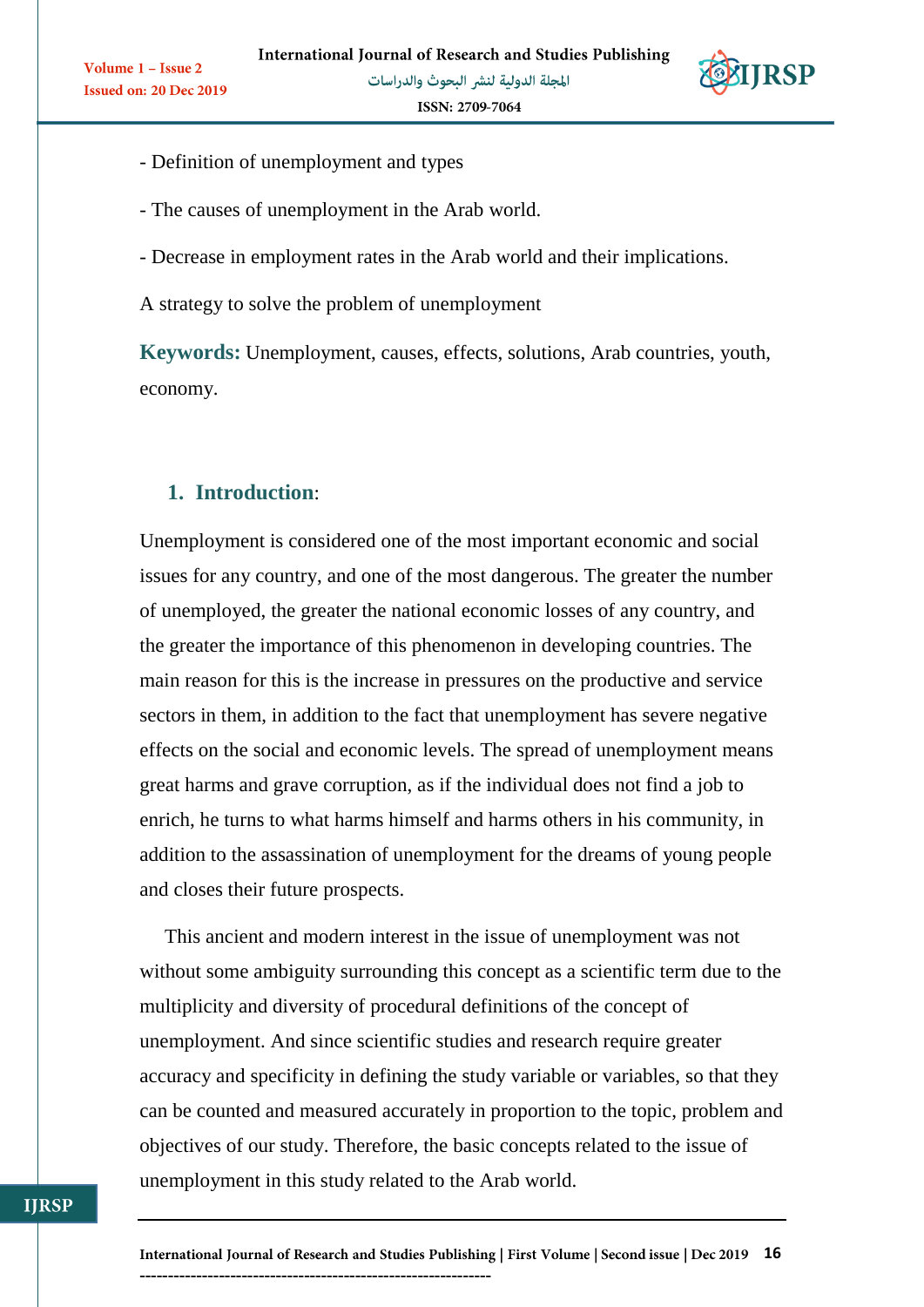

# **1.2. Research problem:**

Volume 1 - Issue 2

Issued on: 20 Dec 2019

The problem of unemployment is considered one of the complex problems as it is economic, political and social that has a strong impact on the individual before the society to which he belongs. In this research we will try to find a cure for the widespread unemployment in the Arab community.

### **1.3. Research importance:**

The importance of this study appears in that it provides a remedy for the challenge of unemployment in the Arab community, and the research will also work on developing realistic and integrated mechanisms that work to bring together the role of businessmen, investors, commercial companies, universities and civil institutions, and the unemployed youth.

### **1.4. Research terms:**

### **The unemployment:**

Unemployment is one of the most serious and biggest problems that threaten the stability of nations and states, and its severity varies from country to country and from society to another. Unemployment is the main cause of most social diseases and represents a clear threat to political stability.

# **2. Previous studies:**

--------------------------------------------------------------

Many theoretical and applied studies have dealt with the problem of unemployment, the most important of which were:

- Concluding study of Hammadneh entitled: (The problem of unemployment among youth in the city of Nablus) in 2012 AD: (Hammadena, 2012)

This study dealt with the problem of unemployment among young people in the neighborhoods of Nablus for the year 2012 AD, and the study aimed to identify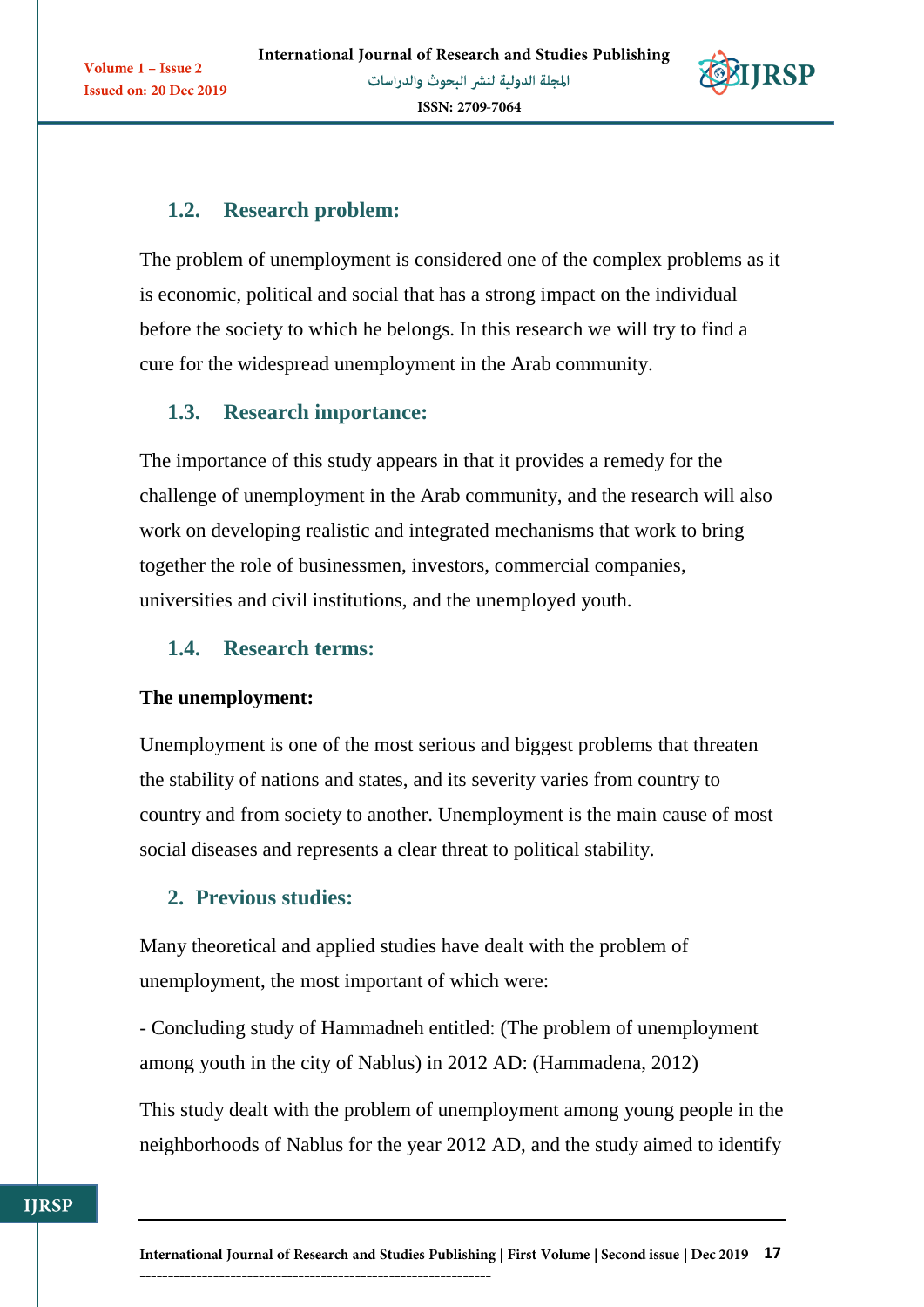

the phenomenon of unemployment among young people, and the factors affecting it, including the educational level, marital status,

Volume 1 - Issue 2

**Issued on: 20 Dec 2019** 

and the occupational structure of the theoretical work force in the city of Nablus, and it was one of the most important findings of the study The following: The city of Nablus is a young society, which led to an increase in the dependency ratio of 107.5% and a high unemployment rate (32.89%). Therefore, the researcher recommended the following: The necessity of harmonizing the educational outputs with the requirements of the labor market, with the necessity of working to give young people training courses to create The spirit of their initiative to open their own projects, with the need to work to reduce the number of years of service and encourage early retirement to open the opportunity for young people.

Faten Ali Mansour: (The Impact of Unemployment on Social Development in Lattakia Governorate), 2014 AD: (Mansour, 2014)

The research deals with the reality of unemployment in Lattakia governorate, and its impact on social development at the level of: the individual, the family of the unemployed, and the local community. One of the most important results of the research here was as an effect of unemployment on social development at the level of the unemployed individual, his family, and the local community, by accepting the unemployed in any work even if it does not match his academic qualifications, as the individual is very frustrated with the weakness of hope in the existence of an opportunity to work, And lead to delay in marriage due to its costs, in addition to the feeling of deprivation of basic rights, and the recommendations were as follows: The existence of an impact of unemployment on social development at the level of the unemployed individual, and unemployment generates his disorder and deep frustration of the weakness of hope in the existence of opportunities for work And lead to delay in marriage due to its costs, and contribute to the occurrence of alienation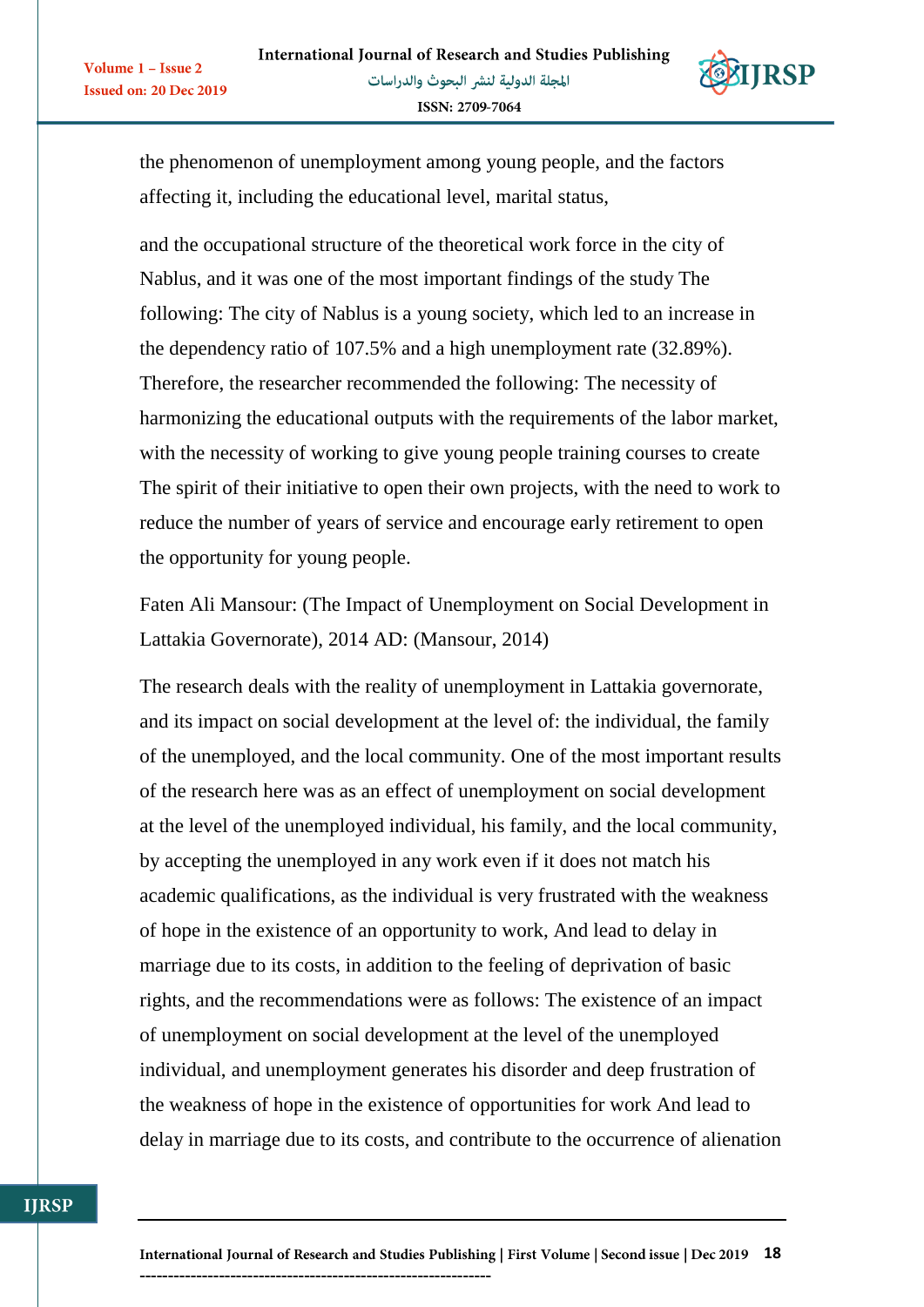

in the sense of frustration and the inability to work, and lead to a feeling of deprivation of basic rights.

# **3. Theoretical framework:**

#### **The concept of unemployment and its types:**

#### **The concept of unemployment:**

Volume 1 - Issue 2

Unemployment in the language: nullity of a thing - nullity, heroism, and nullity of lost, and it is said that the blood of the dead person is null, and his blood is lost: if he is killed and he does not receive a rebellion or blood money for him. And the worker is unemployed, if he is unemployed. (Al-Mu'jam al-Waseet, 1960 AD, p.63) That is, it is idle and idle, laziness and negligence, loss and loss, the pursuit of amusement, ignorance and humor. (Obaid, 1997, p. 75).

#### **Unemployment in positive laws:**

It is the lack of job opportunities for workers who are able, willing and searching for it. (Al-Ramani, 1999 AD, p.11) That is, it is the situation in which a person is able and willing to work but cannot find the appropriate work and wages. (Al-Shammari, 2005 AD, p. 5) It is involuntary suspension from work, for a person who is able to work and does not find suitable work. If a person is unable to work due to disability, old age or illness, it is not considered within the limits of unemployment. (Obaid, 1997, p. 77).

And there are those who saw it as the gap between economic activity and employment. (Saleh: 1992 AD, p. 22) is a failure to achieve the goals of human work. (www.mady19.nireblog.com)

#### **Types of unemployment:**

Types of unemployment can be identified as follows:

#### **A - Frictional unemployment.**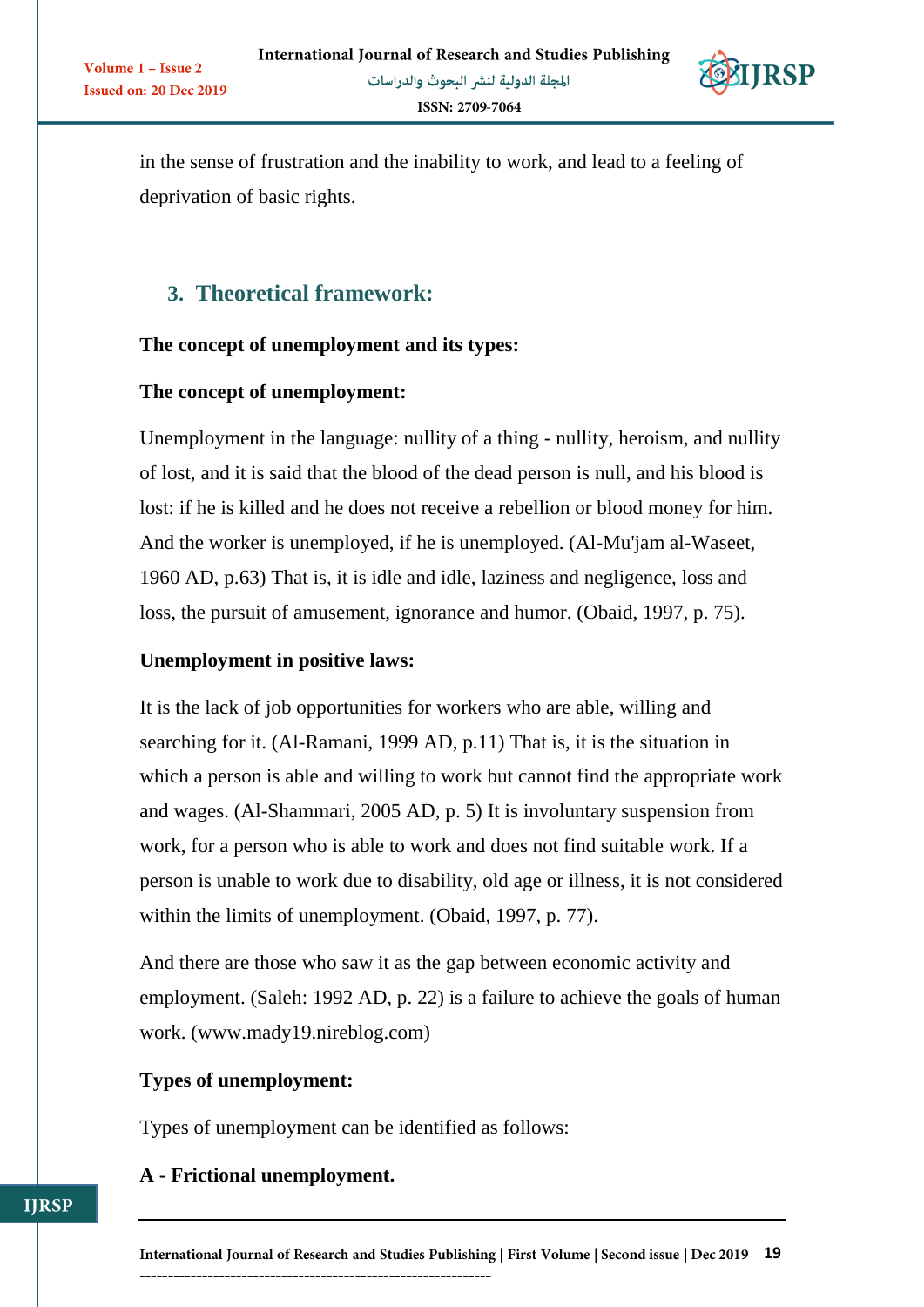

 It is the unemployment that occurs due to the continuous movement of workers between regions and different professions resulting from changes in the national economy. Enrolled unemployed qualified workers enjoy available job opportunities.

It occurs as a result of a lack of complete information for all job seekers and employers, as it is based on the time that job seekers spend. (Western, 2002, 65)

We can identify the reasons that lead to the emergence of this type of unemployment as follows:

Lack of the necessary skill and experience to perform the work available.

Difficulty in job adjustment arising from the division of labor and subtle specialization.

- Continuous change in the business environment and different professions, which requires the acquisition of diverse and constantly renewed skills.

### **B - Structural unemployment.**

Volume 1 - Issue 2

**Issued on: 20 Dec 2019** 

 This unemployment is partial, meaning that it is confined to a specific productive or industrial sector, and it does not represent a general condition of unemployment in the economy. This type of unemployment can spread in large and multiple parts of the same country. This type of unemployment arises as a result of the economic shifts that occur from time to time in the structure of the economy, such as the discovery of new resources or more efficient means of production, the emergence of new commodities that replace old goods. (Economic and Social Council, 2001, 24)

 Structural unemployment is defined as unemployment that arises due to the difference and disparity existing between the structure of the distribution of the labor force and the structure of demand for it (Economic and Social Council, 2007, 39). Its emergence is accompanied by the replacement of the human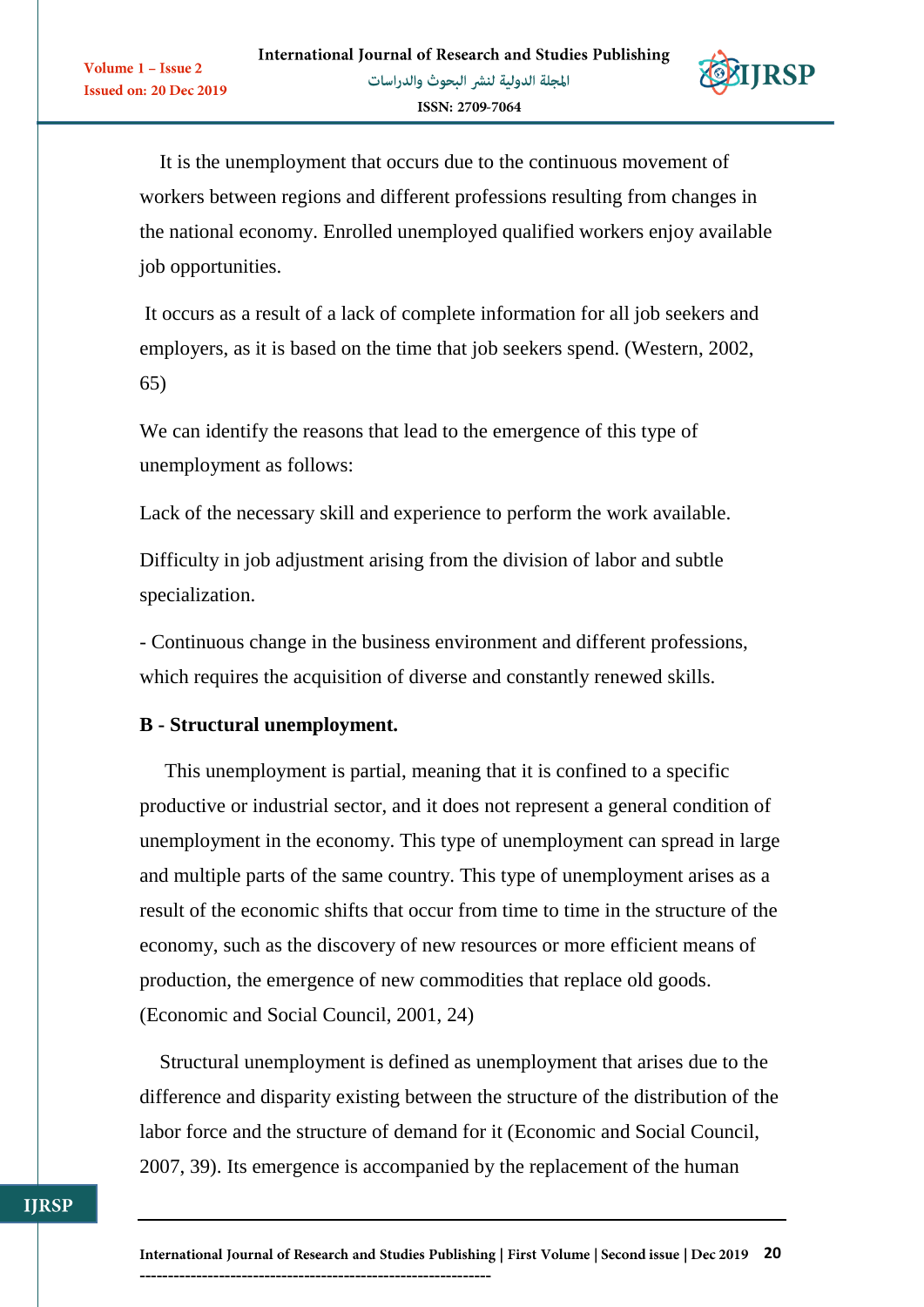

factor by the machine, which leads to the layoff of a large number of workers, and it also occurs due to changes in the labor force such as the entry of adolescents and youth into the labor market in large numbers.

### **C - Periodic or seasonal unemployment.**

Volume 1 - Issue 2

Issued on: 20 Dec 2019

 This type of unemployment arises as a result of the stagnation of the labor sector and the insufficient overall demand for work. It may also arise as a result of fluctuating economic cycles. Their emergence explains the inability of aggregate demand to absorb or purchase available production, which leads to the emergence of deflationary gaps in the economy concerned with the phenomenon.

Seasonal unemployment is equivalent to the difference between the actual number of workers and their expected number at the available level of production. Therefore, when seasonal unemployment equals zero, this means that the number of vacant jobs during the period is equal to the number of unemployed persons. (conseil national économique, 2006, 35)

 Seasonal unemployment is considered compulsory considering that the unemployed in this case are willing to work at the prevailing wages, but they cannot find work.

### **Other classifications of unemployment:**

 In addition to the types of unemployment that have been identified, researchers in the field of macroeconomics add to this the following classifications of unemployment.

### **A - Voluntary unemployment and compulsory unemployment.**

 Voluntary unemployment is the situation in which a person withdraws from his work of his own free will for certain reasons, as for compulsory unemployment, it corresponds to that situation in which the worker is forced to

--------------------------------------------------------------

**IIRSP**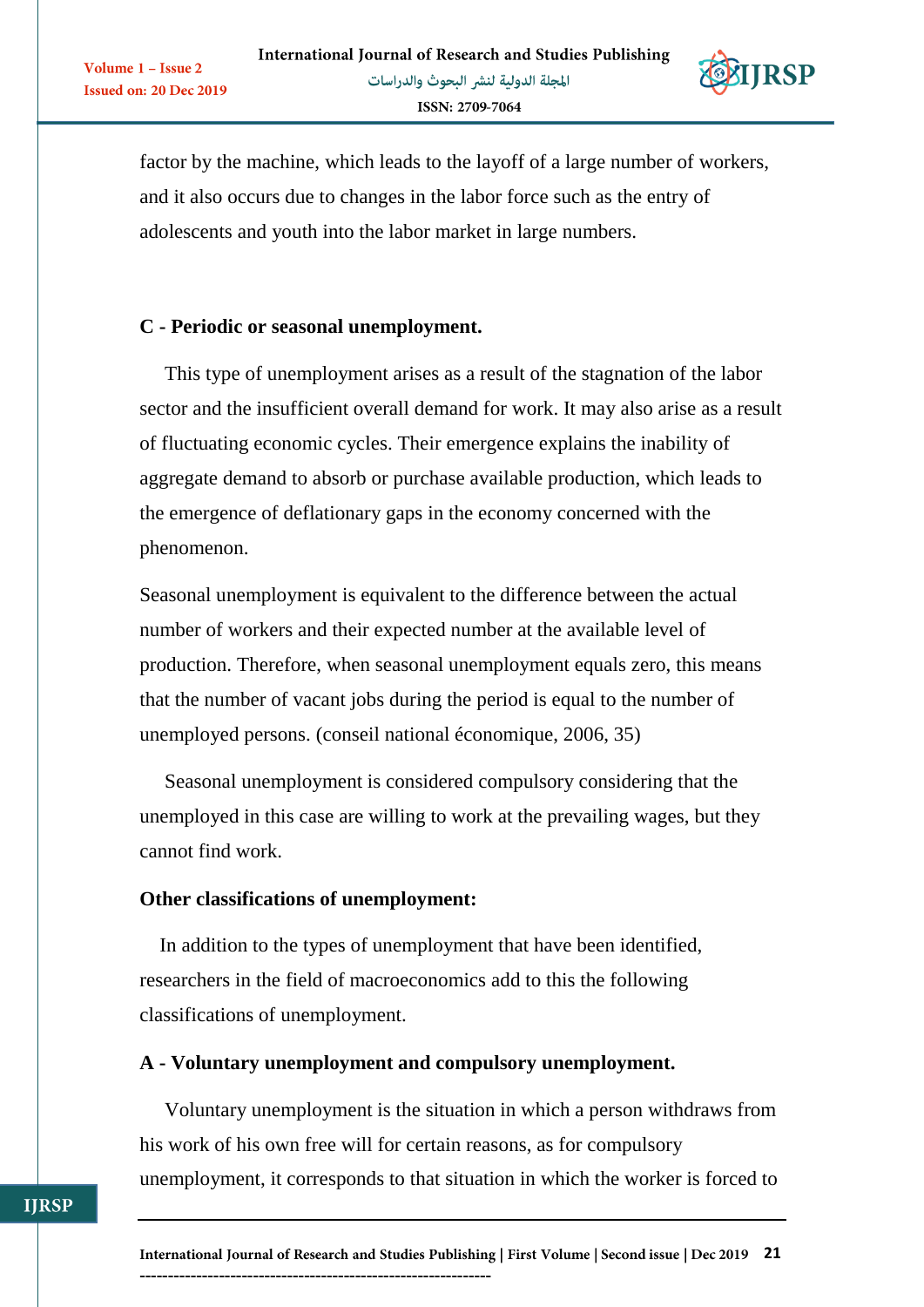

leave his work, i.e. without his will, although he is willing and able to work at a prevailing wage level, and compulsory unemployment may be structural or friction.

### **B- Underemployment and blatant unemployment.**

Volume 1 - Issue 2

**Issued on: 20 Dec 2019** 

 Underemployment arises in cases where the number of employed workers exceeds the actual need for work, which means that there is surplus labor that produces almost nothing since if it is withdrawn from its workplace, the volume of production will not decrease. As for open unemployment, it means the presence of a number of people who are able and willing to work at a certain wage level, but without finding it, they are completely unemployed, and open unemployment may be frictional or cyclical. (Economic and Social Council, 2005, 119)

### **C- Seasonal unemployment and unemployment of poverty.**

Some economic sectors require large numbers of workers in certain seasons, such as agriculture, tourism, construction, etc., and at the end of the season, activity in them stops, which calls for referring workers in these sectors to what is called seasonal unemployment,

This type is very similar to cyclical unemployment and the only difference between them is that seasonal unemployment is in a short term period. As for poverty unemployment, it is the result of a defect in development, and this unemployment prevails, especially in economically exhausted countries.

### **D - Natural unemployment.**

--------------------------------------------------------------

 Natural unemployment includes both structural unemployment and frictional unemployment and at the level of full employment, and the demand for work is equal to its supply, that is, the number of job seekers equals the number of vacant or available occupations, and those who are in a state of structural or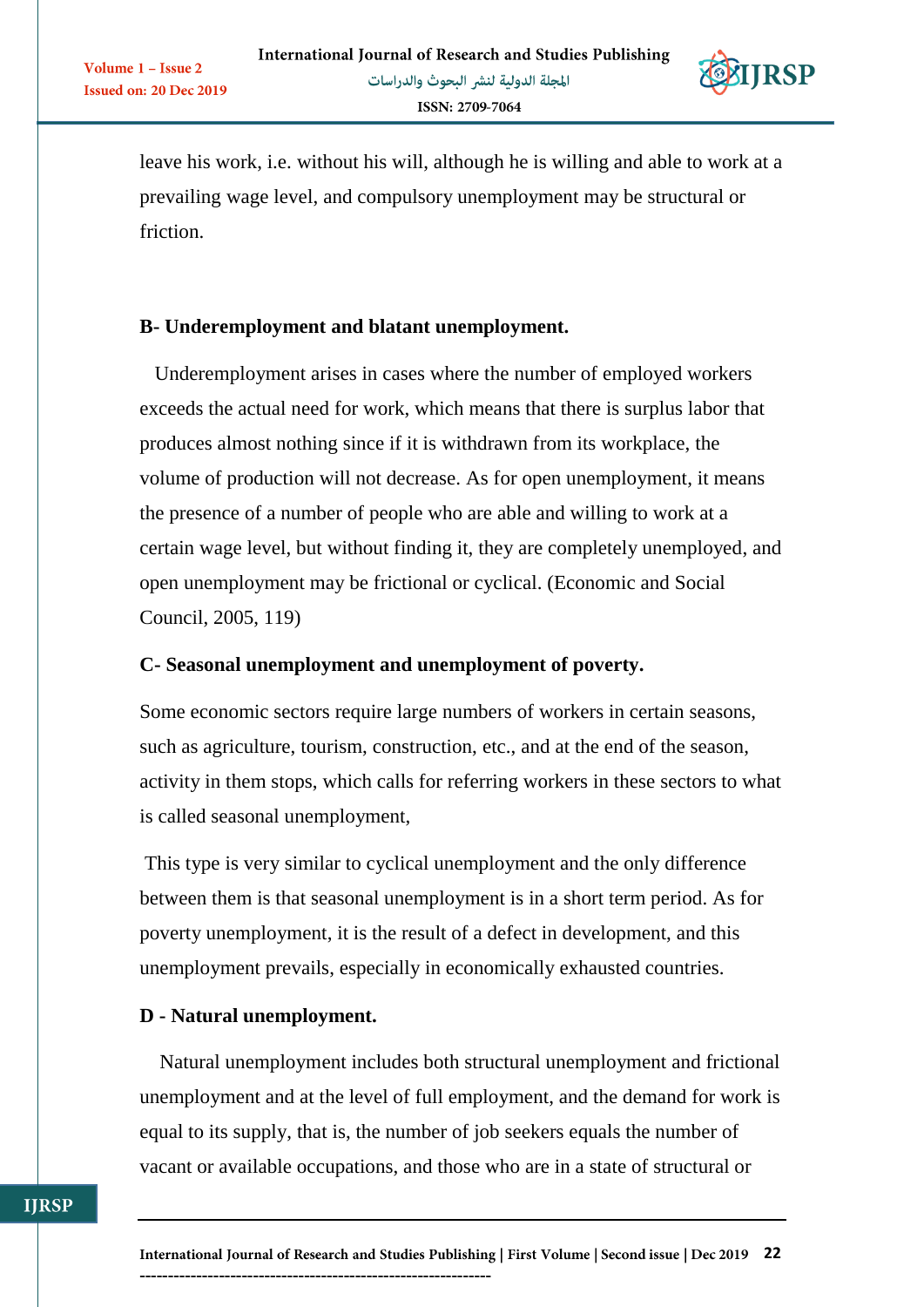

frictional unemployment need time until the appropriate work is found. . Thus, the natural level of unemployment prevails only when it is fully employed.

When the national economy moves away from full employment, the prevailing unemployment rate is greater or less than the natural rate of unemployment, that is, when the state of recovery prevails,

the prevailing unemployment rate is less than the natural unemployment rate, but in the case of deflation, the prevailing unemployment rate is greater than the natural unemployment rate. Thus, cyclical unemployment prevails.

### **Reasons for the spread of unemployment:**

Volume 1 - Issue 2

Unemployment is considered one of the most serious threats to the stability and cohesion of Arab societies, and it is not afraid that its causes differ from one Arab community to another, and even they vary within the same society from one region to another.

In this regard, we can distribute them for economic, social and political reasons. Each of these causes has an impact on society in terms of its contribution to the worsening of the unemployment problem.

Based on the aforementioned, the most important reasons behind the growth of the phenomenon in Arab countries could be enumerated in the following points:

Failure of economic development plans.

### **Growth of the work force.**

- Decreased demand for Arab labor, on the Arab and international levels.

#### **Failure of economic development plans.**

--------------------------------------------------------------

 By looking closely at the development of economic growth in the Arab countries, we find that they have disappointed and did not achieve what was expected of them. The most severe obstacles facing Arab countries in this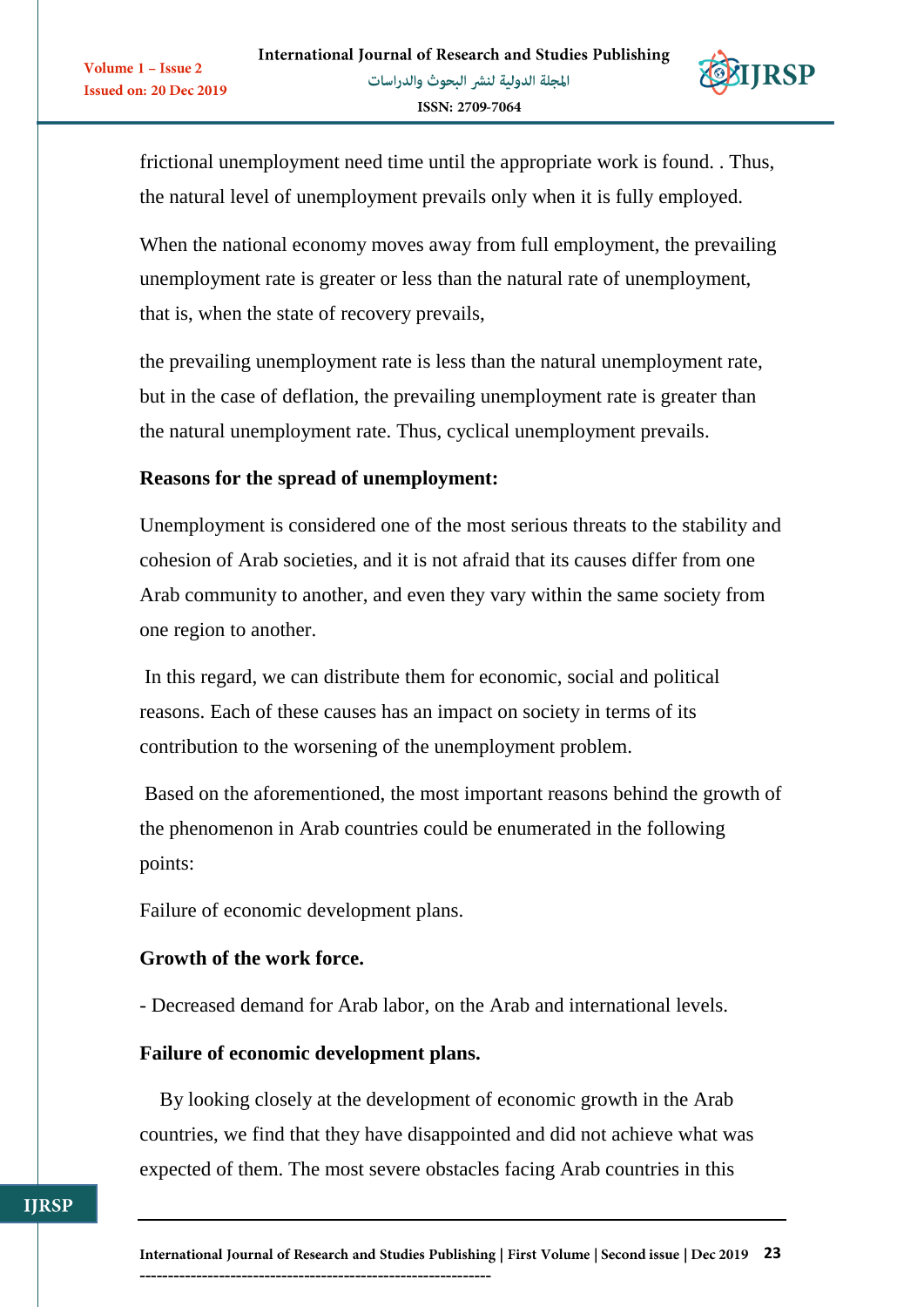

matter can be identified from their delay in development endeavors, as this is attributed to the stagnation of the economic structure of Arab countries in addition to their delay in development and industrial efforts.

As we find that their industries are now necessarily emerging and cannot compete with the products of industrialized countries unless there is a payment of protection types available to them.

What increases the obstacles that the Arab countries face are the results of their slowdown in achieving economic growth rates and the failure of their economic policies, which were expected to reduce unrest, and the worsening unemployment crisis in them.

#### **Growth of the work force.**

Volume 1 - Issue 2

Issued on: 20 Dec 2019

 Most of the Arab countries have become bearing a great burden in order to confront the worsening unemployment crisis, especially among the youth and those with scientific degrees, and reduce its negative effects, due to the overlap of a number of factors directly related to the issue of employment, such as population growth, the growth of the workforce, its skill levels and productivity, economic performance And social developments. Rapid population growth has resulted in high rates of labor force growth. (Azi, 2006)

Decrease in demand for Arab labor, on the Arab and international levels.

 Whether it is the Arab Gulf states or the United States of America and Western countries.

Unemployment in the Arab world:

--------------------------------------------------------------

 Unemployment is one of the biggest problems facing the governments of Arab countries, as it has the highest unemployment rates in the world. According to a report by the Economic Unity Council of the League of Arab States issued in 2015, the unemployment rate in Arab countries was estimated at between 20 and 30%, and the report of the International Labor Organization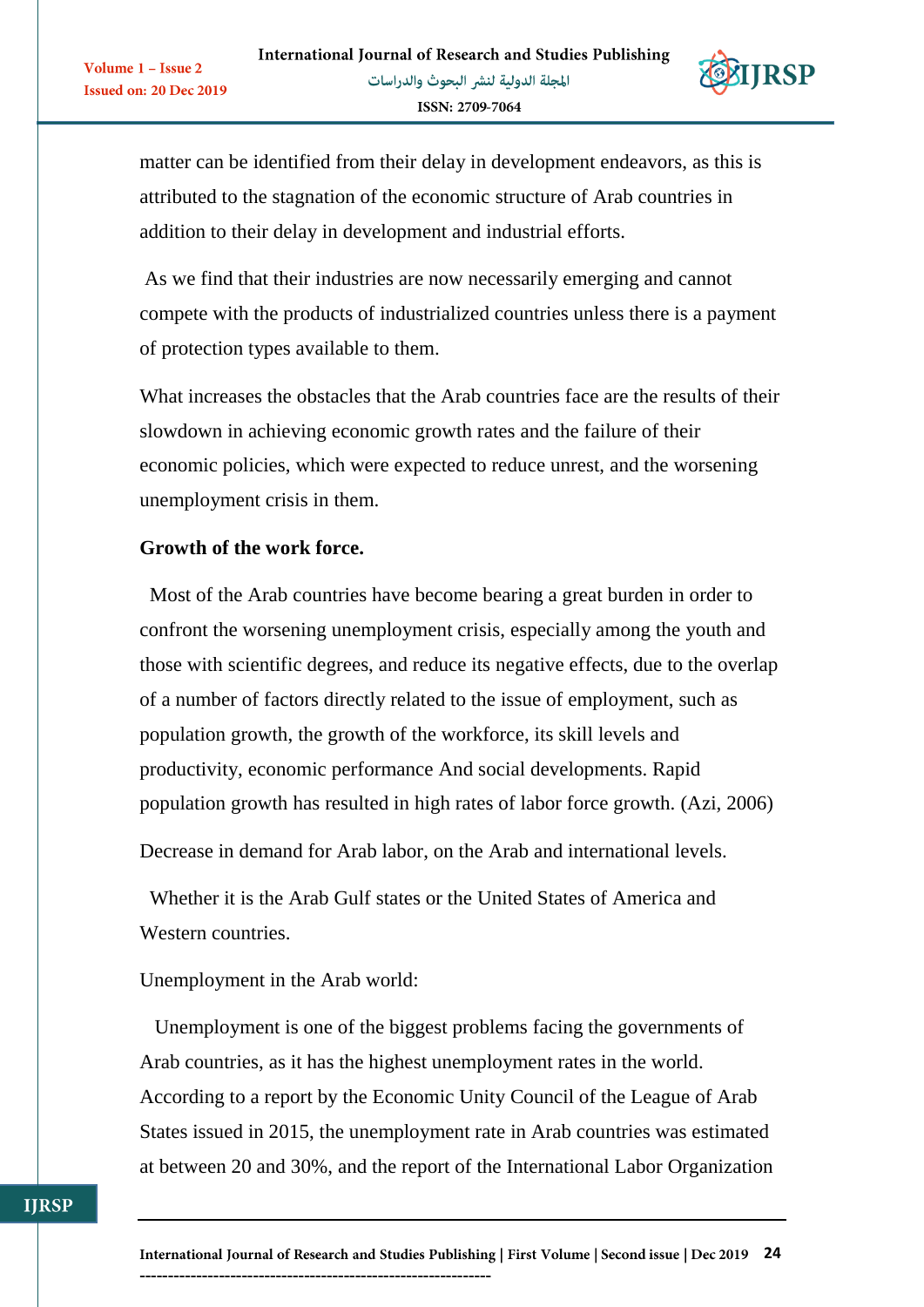

It was mentioned in 2014 that the average unemployment rate in the world reached 6.2%, while the rate in the Arab world in the same year was 12.2%, and it is increasing annually at a rate of 3%. What makes this issue one of the biggest challenges facing Arab societies is that nearly 60% of their population is under the age of twenty-five.

#### **Unemployment rates in Arab countries during 2020:**

 The follow-up of unemployment rates in Arab countries give approximate percentages and do not represent the complete truth, and the figures may sometimes conflict according to government statements or those carried out by the various organizations that would follow up on unemployment conditions in the Arab world, and there come periods in which the unemployment rate increases due to the general situation that passes. By each country

The following is a table showing unemployment rates in some Arab countries, according to the World Economic Index.

#### **Country Unemployment rate for the year 2020%**

Iraq 28% Jordan 19% Palestine 35% Egypt 14% Algeria 29% Kingdom of Saudi Arabia 6% United Arab Emirates 4.2% Yemen 17%

Volume 1 - Issue 2

Issued on: 20 Dec 2019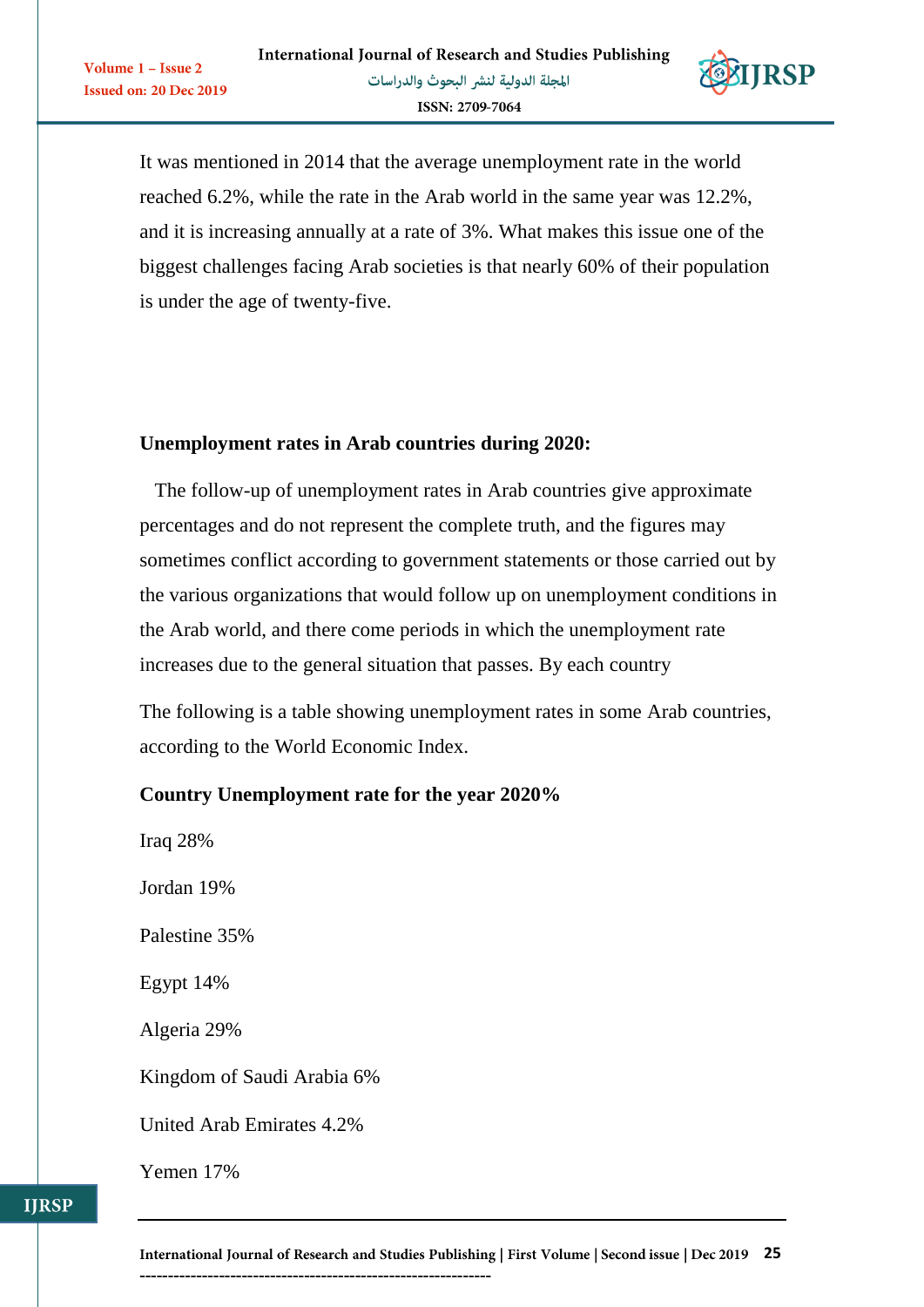

Kuwait 3.5%

Volume 1 - Issue 2

Issued on: 20 Dec 2019

 Through the table, we generally see an increase in unemployment rates in countries with dense population and countries suffering from crises. On the other hand, unemployment rates are low in the Gulf Cooperation Council countries, which have implemented economic plans to combat the spread of the unemployment problem in their societies.

### **Effects of unemployment:**

Unemployment has its effects on the security level and also considering that unemployment is linked to income disruption and then the difficulty of life as a result of the inability to meet the necessary humanitarian needs, which leads to delinquency to social crimes, terrorism, violence, morality crimes and the spread of illegal income sources that are considered to be of high temptation for the goods of unemployed youth On work at all levels, in addition to resentment against society in general, loyalty and belonging to the country, as is evident in the security aspect, namely:

### **1- Crime:**

Some studies indicate that the unemployment problem may lead to crime due to the following deviant elements:

The instability of the unemployed social relations, and their volatility in time and place

The concentration of the lost factor leads to frustration and disappointment in the worker.

The unemployed should be separated from society due to his feeling of loneliness and isolation.

### **2- Deviation:**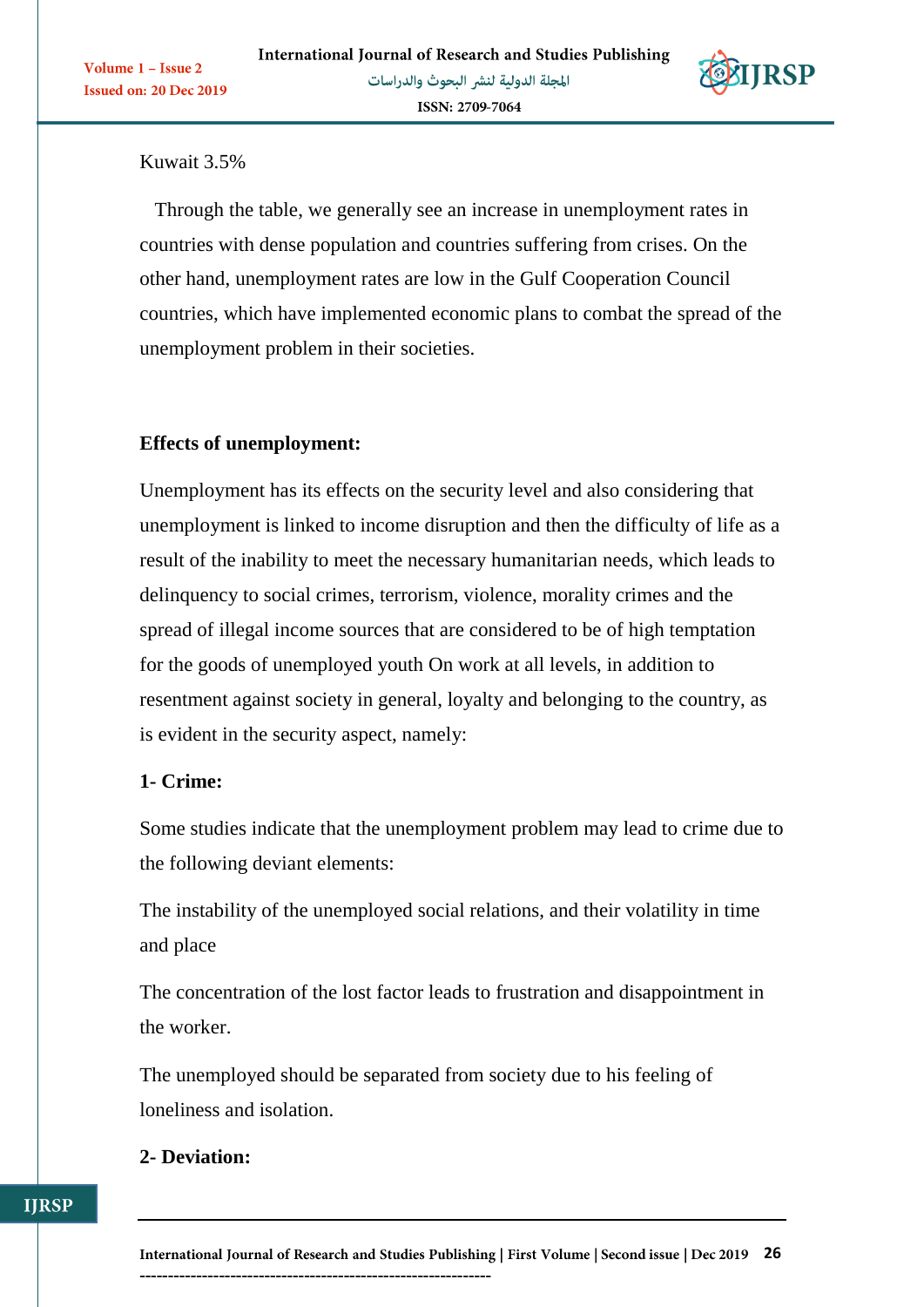

There is a direct relationship between unemployment and delinquency, as the unemployed people get worse and are forced to deviate from proper behaviors in order to provide for their needs of food, drink and clothing, especially if the person is weak from the inside, and there is no internal struggle that would deter him from performing the evils. (Abdelhak, 2005)

### **3- Immigration:**

Volume 1 - Issue 2

Issued on: 20 Dec 2019

Migration means three types of legal immigration based on correct and nonviolating procedures, and illegal immigration,

Where many young people think about immigration in search of livelihood due to the inability of the Arab countries to provide job opportunities for the increasing numbers, without studying what awaits them from that migration and in front of this. Thinking some brokers of illegal immigration emerged, who led young people on unsecured journeys, one of which was the drowning of many without reaching their goal, and some young people were exposed to fraud in the name of immigration. The latter type is the emigration of Arab talent, a heavy loss to the Arab nation in the short and long term, and it perpetuates further dependence on the West.

### **4. Conclusion:**

The elimination of unemployment should be one of the priority goals of the national development strategy. The educational and training programs must be linked to the needs of the labor market and employ the idle energies present in the various sectors of the national economy, through the expansion of training and retraining programs. The government must also establish special programs to improve health and educational services and public facilities, which will result in creating productive job opportunities for thousands of graduates and those who are qualified to work.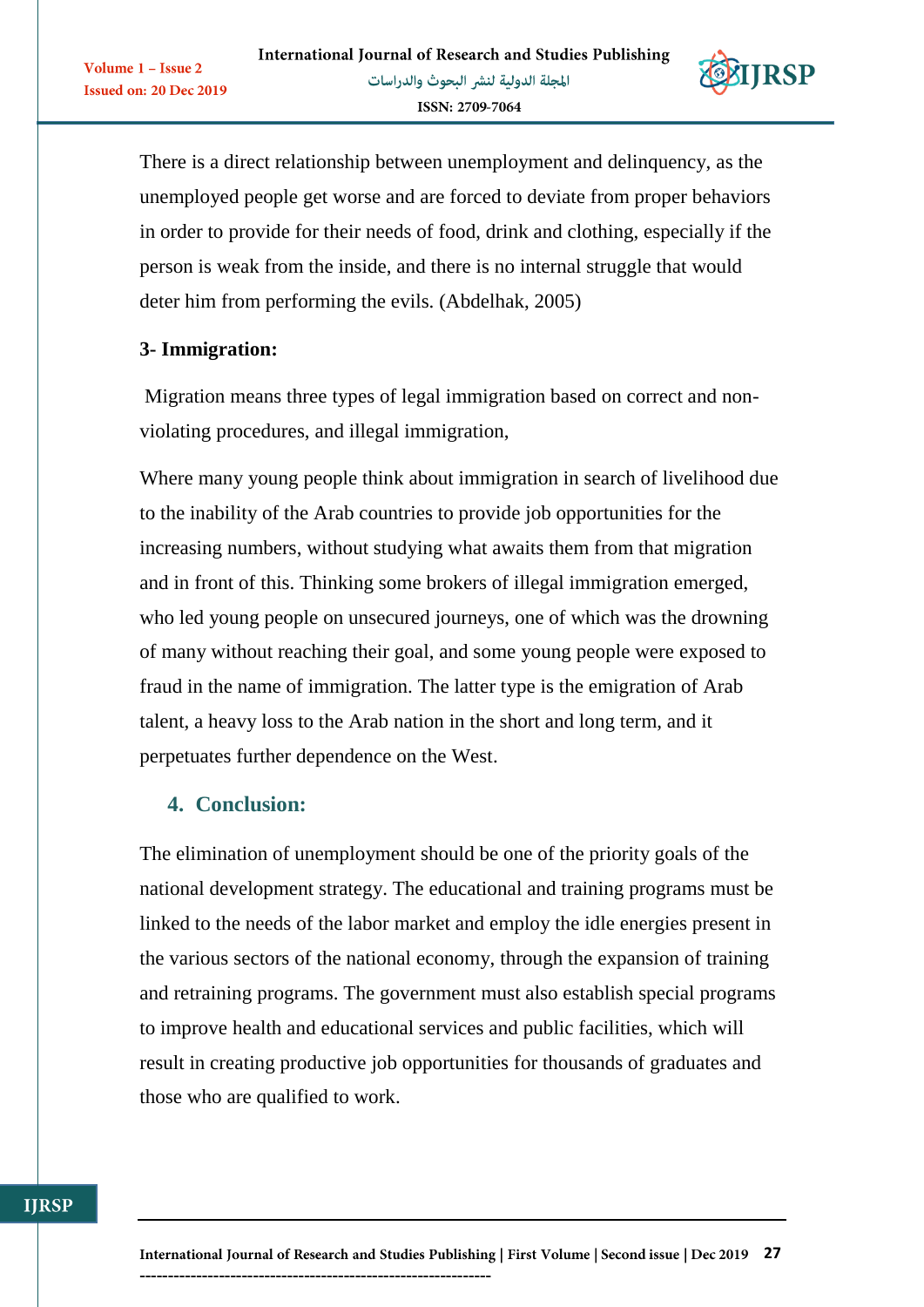

Volume 1 - Issue 2

**Issued on: 20 Dec 2019** 

# **5. References:**

• Hammadneh, Khatam: The problem of unemployment among youth in Nablus, An-Najah National University, Nablus, Palestine, 2012.

• Al-Ramani, Zaid (How Islam Treated Unemployment), Cairo: Eastern Announcements, Dar Al-Gomhoria Press, 1999 AD.

• Akhdar Azi, The Effectiveness of Employment Policy through the National Unemployment Insurance Fund, Journal of Human Sciences,

Third Year, Issue 26, January 2006.

• Abdel Haq, Khaled: The role of the Palestine General Federation of Trade Unions in addressing the effects of unemployment in light of the Al-Aqsa Intifada in the northern West Bank. An-Najah National University, Nablus, Palestine, 2005. M

• Saleh, Samia (unemployment among fresh graduates, factors - effects treatment), Cairo: 1992.

• Al-Shammari, Iman, (Unemployment: Its Meaning and Types), Kuwait: Kuwait University - College of Graduate Studies - Published Research -2005 AD.

• Al-Ramani, Zaid (How Islam Treated Unemployment), Cairo: Eastern Announcements, Dar Al-Gomhoria Press, 1999 AD.

• Obaid, Nihad (Unemployment and begging between the noble Prophet's Sunnah and contemporary man-made laws), Kuwait: Journal of Sharia and Islamic Studies, Issue 31, Year 12, April 1997 AD.

• Economic and Social Council, Confronting Globalization is a Necessity for Weak Countries, Algeria, 2001, p. 24.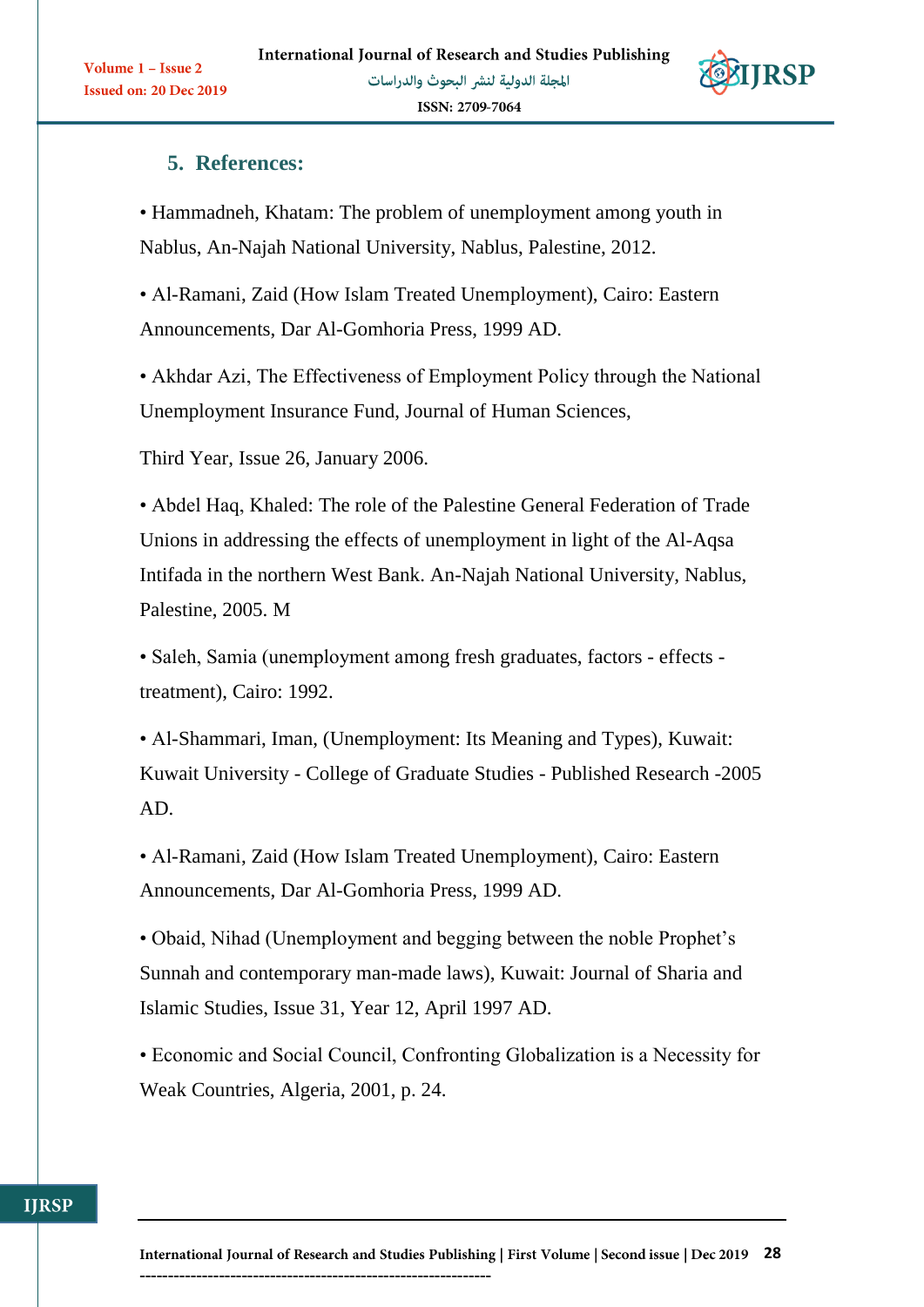

Mansour, Faten Ali: The Impact of Unemployment on Social Development in Lattakia Governorate, Tishreen University Journal for Research and Scientific Studies, Economic and Legal Sciences Series, University, 3/36, 2014.

• Ali Gharbi, The Globalization of Poverty, a study day under the title: Contemporary Challenges, University of Constantine, Algeria, 2002, p. 65.

• Economic and Social Council, The Economic and Social Situation for the first semester of 2006, Algeria 2007, p. 39.

• Economic and Social Council, The Economic and Social Situation for the second semester of 2004, Algeria, 2005, p. 119.

• www.mady19.nireblog.com

Volume 1 - Issue 2

**Issued on: 20 Dec 2019** 

conseil national économique et social en coopération avec le program des nations unies pour le développement, rapport national sur le développement humain, Alger, 2006, p35.

**IIRSP**